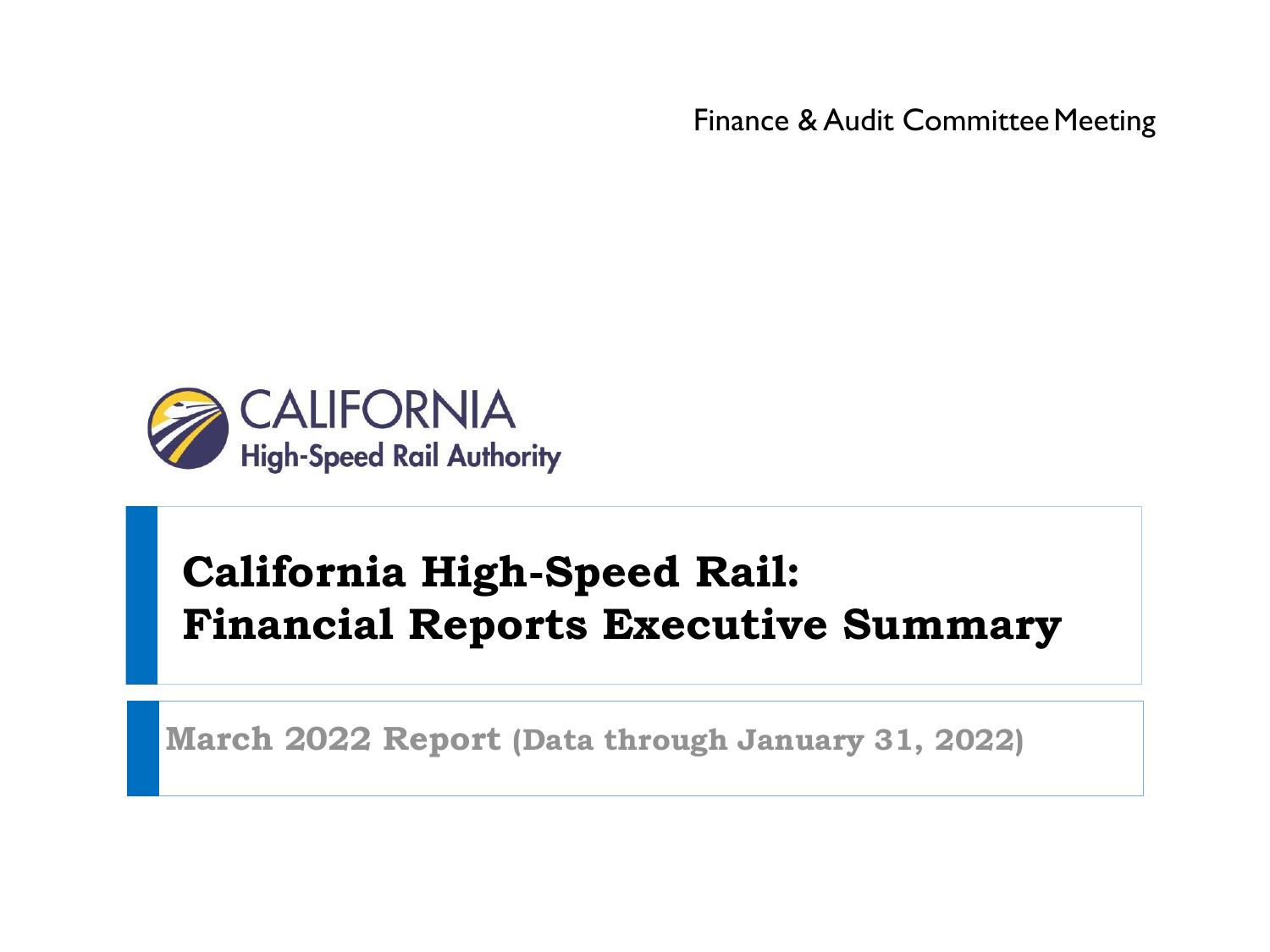| <b>Accounts Payable Aging And Disputes Report</b><br>$($$ in millions) | <b>Prior Year</b><br>Jan-21 Data | <b>Prior Month</b><br>Dec-21 Data | <b>Current Month</b><br>Jan-22 Data |
|------------------------------------------------------------------------|----------------------------------|-----------------------------------|-------------------------------------|
| Total Aged Invoices                                                    | \$0                              | \$0                               | \$0                                 |
| Dispute Summary                                                        | \$76.2                           | \$96.6                            | \$96.3                              |
|                                                                        |                                  |                                   |                                     |
| Number of Invoices Paid                                                | 230                              | 232                               | 244                                 |
| Value of Invoices Paid                                                 | \$91.2                           | \$86.9                            | \$111.2                             |
| Number of In-Process Invoices                                          | l 78                             | 167                               | 169                                 |
| Value of In-Process Invoices                                           | \$64.5                           | \$75                              | \$73.9                              |
| Total Number of Invoices Paid and In-Process                           | 408                              | 399                               | 4 3                                 |

• The Authority has not made a penalty payment in five years (60 months) and did not have any aged invoices in the January 2022 reporting period.

• The Authority currently has a total of \$96.3M in disputed invoices, which represents a \$266K decrease in total disputes from the prior month.

**Note:** The total number of invoices paid and in-process will fluctuate depending on the progress of the project.

| <b>Cash Management Report</b><br>$$$ in millions) | <b>Prior Year</b><br>Jan-21 Data | <b>Prior Month</b><br>Dec-21 Data | <b>Current Month</b><br>Jan-22 Data |
|---------------------------------------------------|----------------------------------|-----------------------------------|-------------------------------------|
| Prop IA Bond Fund Ending Cash Balance             | \$63.2                           | \$50.3                            | \$32.1                              |
| Cap-and-Trade Ending Cash Balance                 | \$1,766.4                        | \$1,717.2                         | \$1,623.5                           |
| Rail Property Management Fund Ending Cash Balance | \$10.2                           | \$11.6                            | \$11.8                              |

- Prop 1A Bond sales are conducted twice per year by the State Treasurer's Office (STO) in the spring and fall.
- Cap-and-Trade auctions occur four times per year (Aug, Nov, Feb, May) and are subject to administrative adjustments by the California Air Resources Board and the Department of Finance (e.g. fire fee, manufacturing tax exemption offsets, and foreign exchange rate adjustments).
- The Rail Property Management Fund receives revenues from leases/rents collected on property acquired but not yet delivered to the Design-Builders for construction. The fund has a \$4M appropriation for the current fiscal year, which will be used for development, improvement and maintenance of the HSR system.
- A Cap-and-Trade auction occurred on February 16, 2022. The preliminary share of proceeds for the Authority are estimated to be \$244M, which represents the third-highest result for the Authority. Proceeds from both the Nov-21 (\$323M) and Feb-22 (\$244M) auctions are not yet included in the Cap-and-Trade Cash Balance and will be reflected once the journal entry has been completed by State Controllers Office.

Note: In February, the Authority received \$17.9M in Prop 1A funds from commercial paper. These funds will be reflected in next months Prop 1A Cash Balance.

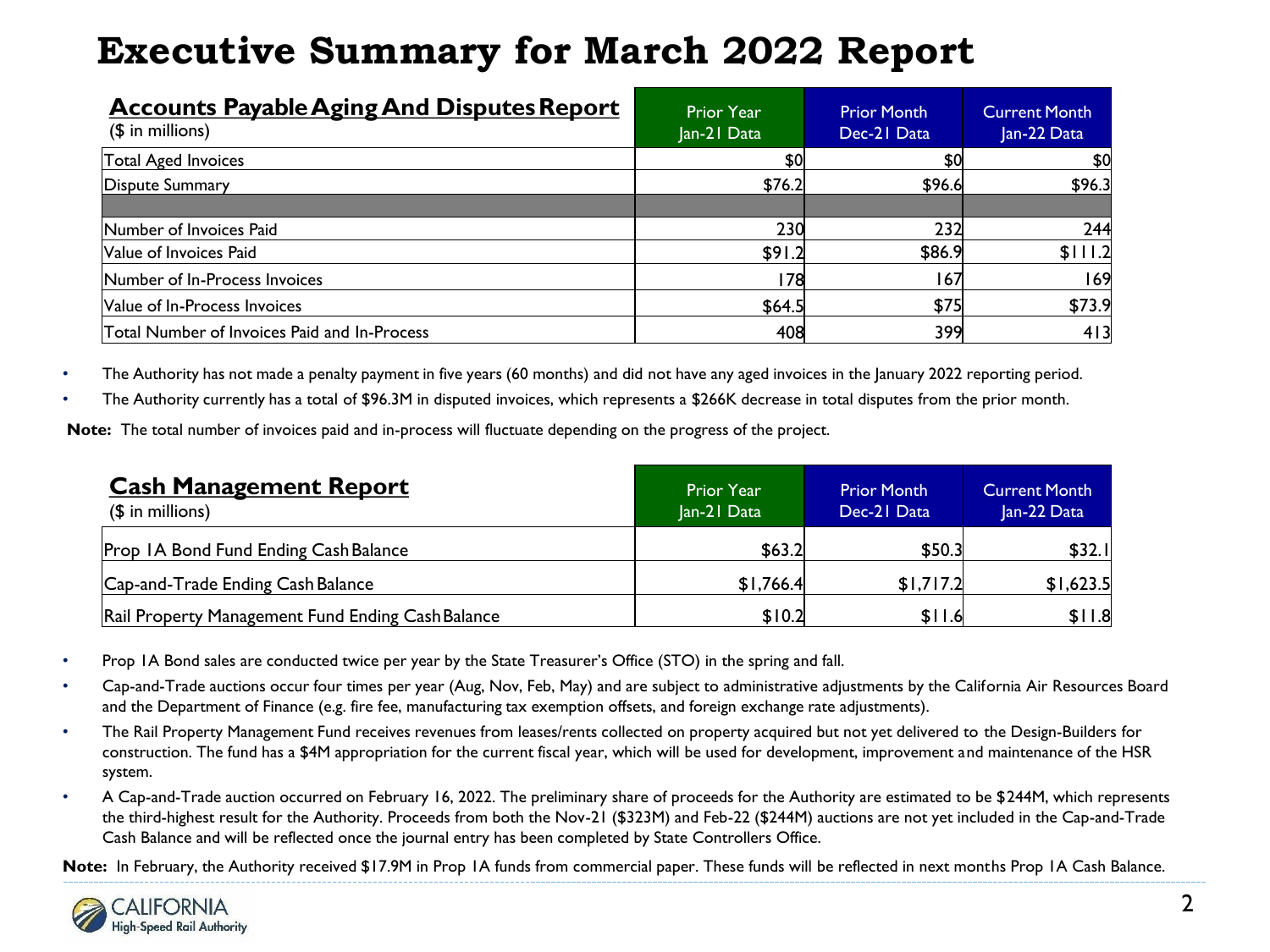| <b>Administrative Budget and Expenditures Report</b><br>$($$ in millions) | <b>Prior Year</b><br>Jan-21 Data | <b>Prior Month</b><br>Dec-21 Data | <b>Current Month</b><br>Jan-22 Data |
|---------------------------------------------------------------------------|----------------------------------|-----------------------------------|-------------------------------------|
| Budget (Fiscal Year)                                                      | \$73.6                           | \$91.1                            | \$97.2                              |
| Monthly Expenditures                                                      | \$4.0                            | \$5.0                             | \$4.9                               |
| <b>YTD Expenditures</b>                                                   | \$25.4                           | \$27.2                            | \$32.1                              |
| Percentage of Budget Expended YTD                                         | 34.8%                            | 29.9%                             | 33%                                 |
| Percentage of Personal Services Budget Expended YTD                       | 40.2%                            | 35.5%                             | 40%                                 |
| Percentage of Operating Expenses and Equipment Expended YTD               | 19.7%                            | 12.0%                             | 12.7%                               |
| Percentage of Fiscal Year Completed                                       | 58.3%                            | 50%                               | 58.3%                               |
|                                                                           |                                  |                                   |                                     |
| <b>Total Authorized Positions</b>                                         | 356                              | 429                               | 429                                 |
| <b>Total Filled Positions</b>                                             | 252                              | 292                               | 292                                 |
| Vacant Positions                                                          | 104                              | 137                               | 137                                 |
| Vacancy Rate                                                              | 29.2%                            | 31.9%                             | 31.9%                               |

- In the Governor's Proposed Budget, the Authority's current year budget was increased by \$6.1M (from \$91.1M to \$97.2M) to account for changes in salaries and benefits, OE&E, and an increase in reimbursement authority (\$3.9M).
- At 58.3% of the Fiscal Year completed, \$32.1M or 33% of the Administrative Budget (\$97.2M) has been spent, resulting in a budget underutilization value of 25.3%. The budget underutilization is due to position vacancies and low OE&E spending.
- As of January 31, 2022, the Authority's vacancy rate is 31.9%, primarily due to the addition of 73 new state positions received in September 2021. The additional positions have been allocated to the following Office's: Program Delivery (39), Information Technology (25), Financial (5), Legal (3), and Administration (1).
- The Authority completed recruitment for 7 vacant positions during the reporting month; however, the filled positions were reduced by 5 separations from the Authority and 2 vacated positions from internal promotions/transfers, resulting in a net of zero filled positions in the reporting month.

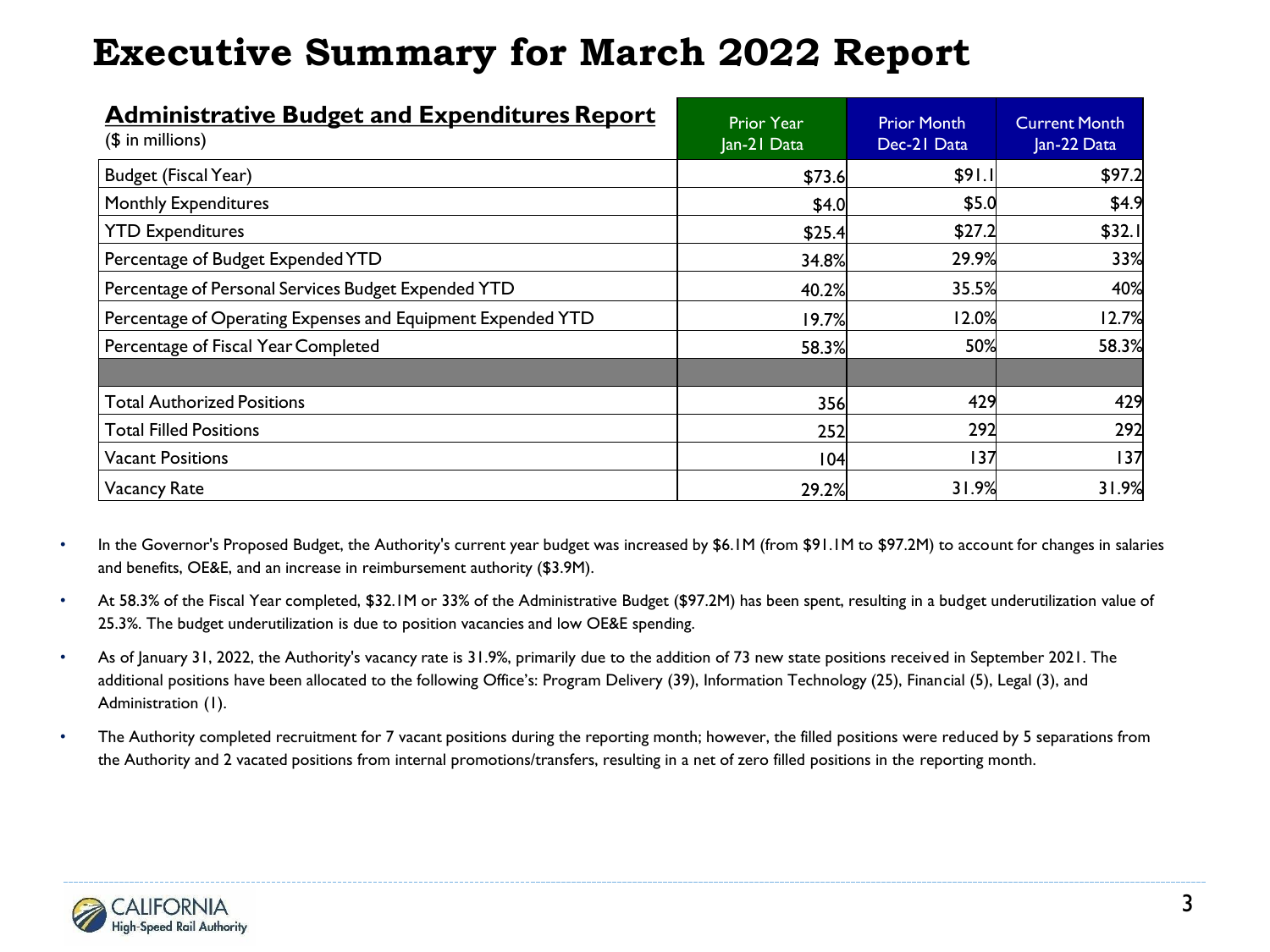#### **Form-to-Function Implementation: Consultant Staff and State Staff Comparison**



- In July 2020, the Authority received 85 new state positions as part of a cost-saving workload adjustment that will reduce the reliance on contracted resources, while increasing state oversight of critical functions (Form-to-Function). In September 2021, an additional 73 state positions were authorized through SB 170.
- RDP position counts use Full-Time Equivalents (FTE's) and filled positions for historical fiscal years utilize monthly averages from October 2018 through January 2022. For FY2021-22, a 3-month moving average has been utilized to smooth seasonal and/or monthly variations in staffing.
- State Staff positions filled by fiscal year include data from June 2019 (FY18/19), June 2020 (FY19/20), June 2021 (FY20/21), and January 2022 (FY21/22).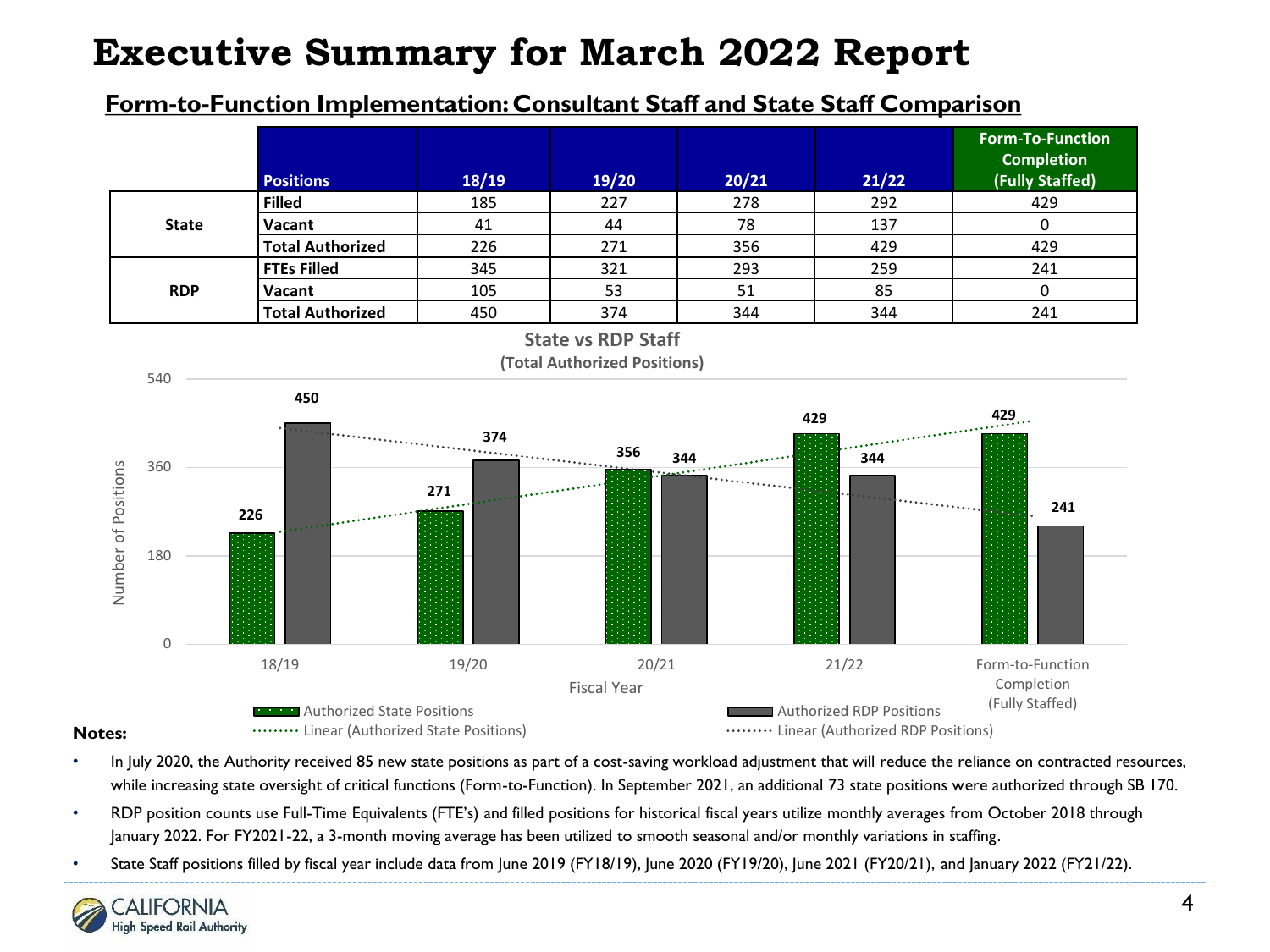| <b>Capital Outlay Budget Summary</b><br>$($$ in millions) | <b>Prior Year</b><br>Jan-21 Data | <b>Prior Month</b><br>Dec-21 Data | <b>Current Month</b><br>Jan-22 Data |
|-----------------------------------------------------------|----------------------------------|-----------------------------------|-------------------------------------|
| Budget (Fiscal Year)                                      | \$2,903.3                        | \$2,312.6                         | \$2,312.6                           |
| Monthly Expenditures                                      | \$65.5                           | \$90.1                            | \$178.0                             |
| <b>YTD Expenditures</b>                                   | \$721.5                          | \$524.9                           | \$702.9                             |
| Percentage of Budget Expended Year to Date                | 24.9%                            | 22.7%                             | 30.4%                               |
| Percentage of Fiscal Year Completed                       | 58.3%                            | 50%                               | 58.3%                               |

• At 58.3% of the fiscal year completed, YTD Capital Outlay expenditures are \$702.9M or 30.4% of the fiscal year budget. The underutilization of budget is detailed in the table below.

• Construction Package Monthly Expenditures totaled **\$154.0M**, which includes: CP1 - \$94.9M, CP2-3 - \$48.5M, and CP4 - \$10.6M.

- Design-Build (DB) Monthly Expenditures totaled **\$107.9M**, which includes: CP1 \$84.6M, CP2-3 \$15.3M, and CP4 \$8.0M.
	- CP1 monthly expenditures include a \$41.2M Time Impact Analysis (TIA) settlement payment. This payment is part of a larger approved TIA settlement agreement totaling \$122M.
- As of January 31, 2021, the percentage of DB contract dollars expended to date for each Construction Package are as follows: CP1: 66.1%, CP2-3: 67.1%, and CP4: 78.4%.

#### **Capital Outlay Expenditure Breakout**

|                                            | FY            | <b>FY</b>    | <b>Monthly</b>      | <b>YTD</b>          | % Spent  | % Spent    |
|--------------------------------------------|---------------|--------------|---------------------|---------------------|----------|------------|
| Expenditure Category (\$ in millions)      | <b>Budget</b> | Forecast     | <b>Expenditures</b> | <b>Expenditures</b> | (Budget) | (Forecast) |
| Percentage of Fiscal Year Complete: 58.3%  |               |              |                     |                     |          |            |
| <b>Construction</b>                        | \$2,083.9     | \$1,442.3    | \$160.5             | \$604.1             | 29%      | 42%        |
| Design Build with TIA Payment*             | \$1,050.1     | \$588.2      | \$107.9             | \$387.5             | 37%      | 66%        |
| Design Build Contracts w/o TIA Payment*    | (\$1,050.1)   | $($ \$588.2) | ( \$66.7)           | $($ \$346.3)        | 33%      | 59%        |
| Time Impact Analysis (TIA) Payments**      | nla           | n/a          | ( \$41.2)           | $($ \$41.2)         | 4%       | 7%         |
| Right-of-Way / Third Party                 | \$373.3       | \$306.2      | \$32.8              | \$92.8              | 25%      | 30%        |
| PCM / RDP / ETO / Legal                    | \$201.4       | \$201.1      | \$13.3              | \$110.3             | 55%      | 55%        |
| Environmental Mitigation / Resource Agency | \$64.7        | \$42.0       | \$6.0               | \$13.1              | 20%      | 31%        |
| Other Construction (SR 99, Stations, etc.) | \$87.7        | \$28.3       | \$0.5               | \$0.5               | 1%       | 2%         |
| Fiscal-Year EAC and Project Contingency    | \$306.7       | \$276.6      | n/a                 | nla                 | nla      | n/a        |
| Fiscal-Year Contingency - Transferred Out* | (\$237.7)     | nla          | n/a                 | nla                 | (44%)    | n/a        |
| <b>Project Development</b>                 | \$144.7       | \$131.1      | \$4.9               | \$21.9              | 15%      | 17%        |
| <b>Bookend Projects (Local Assistance)</b> | \$84.0        | \$130.1      | \$12.6              | \$76.8              | 91%      | 59%        |
| <b>TOTAL</b>                               | \$2,312.6     | \$1,703.4    | \$178.0             | \$702.9             | 30%      | 41%        |

\*Numbers in parenthesis are non-adds but included to provide additional detail. FY Project Contingency starting budget was \$544.4M.

\*\*Time Impact Analysis (TIA) payment.

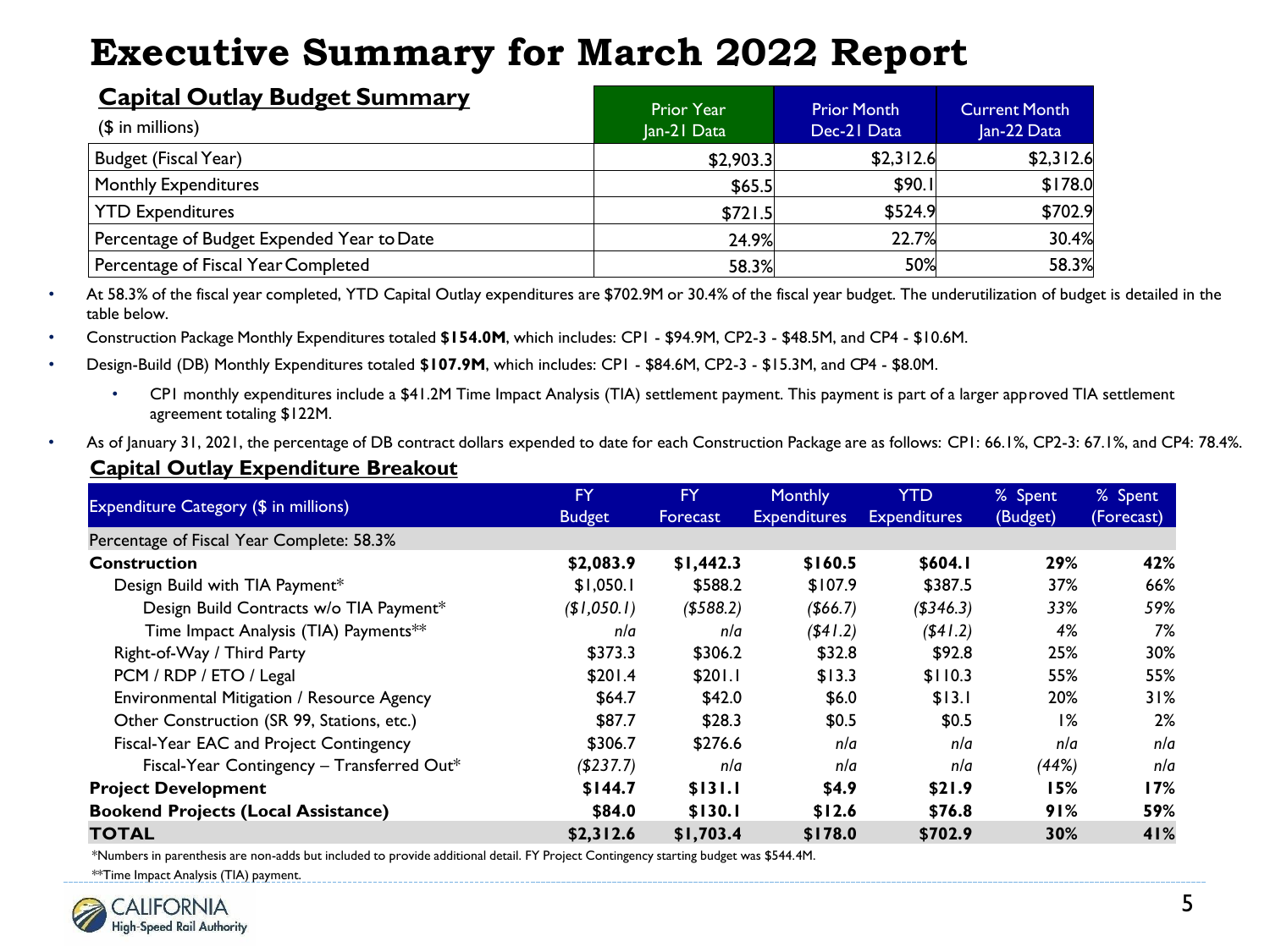### **Total Project Expenditures**

| <b>Program Category</b>               | <b>Expenditures to Date</b><br>(\$ in millions) | <b>Percentage of</b><br><b>Total Expenditures</b> |
|---------------------------------------|-------------------------------------------------|---------------------------------------------------|
| <b>Construction</b>                   | \$7,038.3                                       | 76%                                               |
| Project Development                   | \$1,325.2                                       | 14%                                               |
| lLocal Assistance                     | \$535.9                                         | 6%                                                |
| Support Funding - Project Development | \$98.9                                          | 1%                                                |
| Support Funding – Construction        | \$96.5                                          | 1%                                                |
| Administration                        | \$157.3                                         | 2%                                                |
| <b>Total</b>                          | \$9,252.3                                       | 100%                                              |

### **State Match to ARRA and State Match Liability**

| <b>Fund Type</b><br>(\$ in millions) | <b>Total</b><br><b>Match</b> | <b>FRA</b><br><b>Approved</b><br><b>Match to</b><br><b>Date</b> | <b>Pending</b><br><b>FRA</b><br><b>Approval</b> | <b>Total</b><br><b>Approved and</b><br><b>Submitted to</b><br><b>FRA</b> | <b>Remaining</b><br><b>Match</b> | Percentage<br><b>Approved and</b><br><b>Submitted</b><br><b>Match to Date</b> |
|--------------------------------------|------------------------------|-----------------------------------------------------------------|-------------------------------------------------|--------------------------------------------------------------------------|----------------------------------|-------------------------------------------------------------------------------|
| <b>State Funds</b>                   | (A)                          | (B)                                                             | (C)                                             | $(D) = (B + C)$                                                          | $(A - D)$                        | (D/A)                                                                         |
| State Match to ARRA                  | \$2,499.0                    | \$2,523.7                                                       | \$0.0                                           | \$2,523.7                                                                | \$0.0                            | 101%                                                                          |

• The Authority has submitted the final invoices to complete the State Match to ARRA requirement.

• The State Match to ARRA and State Match Liability table above reflects FRA Approved Match to Date in the amount of \$2,523.7M (101%) with no Pending FRA Approvals as of January 31, 2022, which means the Authority has fully met its state funding match requirements for federal dollars one year ahead of schedule.

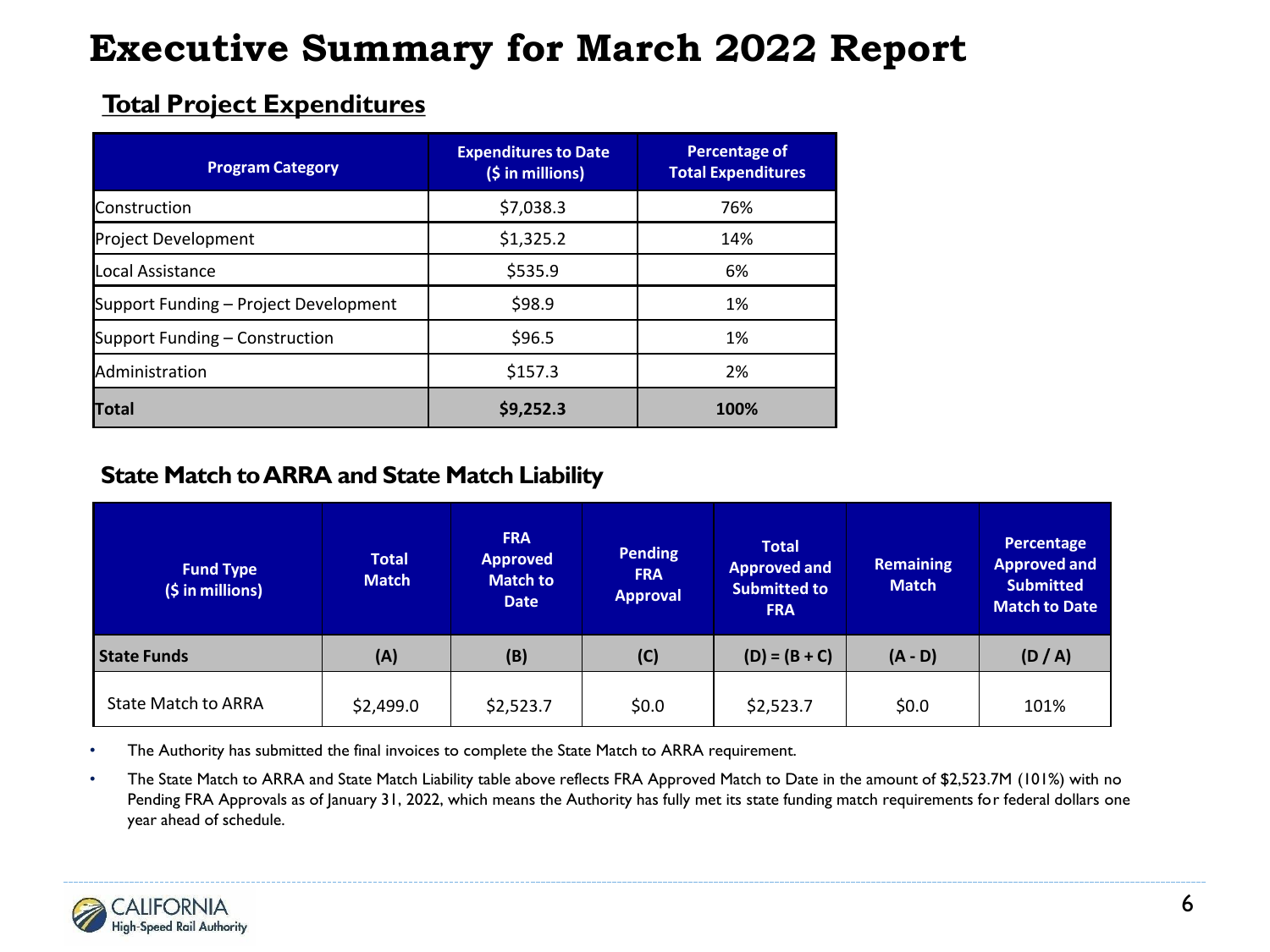| <b>Contracts and Expenditures Report</b><br>$($$ in millions) | <b>Prior Year</b><br>Jan-21 Data | <b>Prior Month</b><br>Dec-21 Data | <b>Current Month</b><br>Jan-22 Data |
|---------------------------------------------------------------|----------------------------------|-----------------------------------|-------------------------------------|
| Number of Contracts                                           | 204                              | 205                               | 203                                 |
| Total Value of Contracts                                      | \$8,435.5                        | \$8,591.8                         | \$8,792.3                           |
| Number of Purchase Orders                                     | 44                               | 55                                | 58                                  |
| <b>Total Value of Purchase Orders</b>                         | \$0.9                            | \$2.4                             | \$2.2                               |
| <b>Total Value Contracts and Purchase Orders</b>              | \$8,436.3                        | \$8,594.2                         | \$8,794.5                           |
| <b>Small Business Utilization Rate</b>                        | 21.5%                            | 23.5%                             | 23.6%                               |

- Contracts are predominately issued for a variety of services, such as design-build and environmental work, while purchase orders are generally used to acquire goods (i.e. office supplies).
- As of January 31, 2022, the Authority had 203 active contracts and 58 active purchase orders (PO's) with a total value of \$8.8B.
- Month-over-Month the value of contracts increased \$200.4M, primarily due to executed change orders for CP design-build contracts (\$204.4M).
- The Mar-22 report (Jan-22 data) reflects a Small Business Utilization Rate (SBU) of 23.6%. The current rate represents a 7.4% increase from the inception of SBU reporting in Feb-15 of 16.2%.
- The Authority anticipates SBU to increase as construction activity ramps up moving closer to the SBU goal of 30%, per the Small and Disadvantaged Business Enterprise Policy approved in Aug-12.
- As of December 31, 2021, there are **655** small businesses actively working on the high-speed rail project, including **214** DBE's and **75** Certified DVBE's.

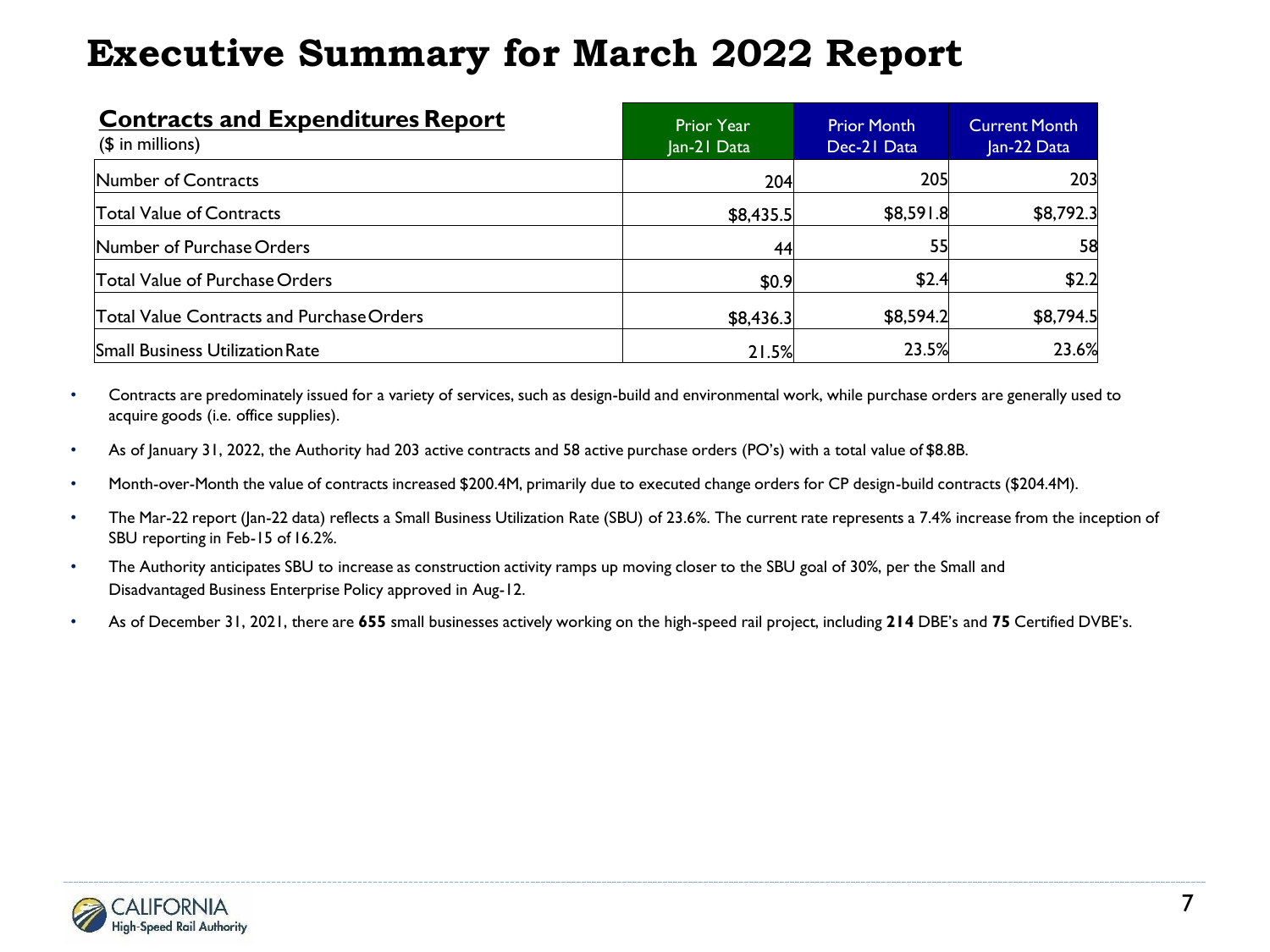**Contingency Summary** (data is cumulative through January 31, 2022, \$ in millions)

| <b>Contingency Category</b> | CP1<br>Total Alloc. | CP1<br>Cumul.<br> Authorized | CP <sub>1</sub><br><b>Balance</b> | CP2-3<br><b>Total Alloc.</b> | CP2-3<br>Cumul.<br><b>Authorized</b> | CP2-3<br><b>Balance</b> | CP4<br> Total Alloc. | CP <sub>4</sub><br>Cumul.<br><b>Authorized</b> | CP4<br><b>Balance</b> | Other<br><b>Total Alloc.</b> | Other<br>Cumul.<br><b>Authorized</b> | Other<br><b>Balance</b> | <b>Total Alloc.</b> | <b>Total</b><br>Cumul.<br> Authorized | <b>Total</b><br><b>Balance</b> |
|-----------------------------|---------------------|------------------------------|-----------------------------------|------------------------------|--------------------------------------|-------------------------|----------------------|------------------------------------------------|-----------------------|------------------------------|--------------------------------------|-------------------------|---------------------|---------------------------------------|--------------------------------|
| <b>Project Contingency</b>  | 1,945﴿              | \$1.237                      | \$708                             | \$1,638                      | \$950                                | \$688                   | \$418                | \$278                                          | \$139                 |                              |                                      |                         | \$4,001             | \$2.465                               | \$1,535                        |
| Unallocated Contingency     |                     |                              |                                   |                              |                                      |                         |                      |                                                |                       | \$426                        |                                      | \$420                   | \$426               |                                       | \$420                          |
| Interim Use/Project Reserve | ¢∩                  |                              |                                   | ċ∩                           |                                      |                         |                      |                                                |                       | \$208                        | \$54                                 | \$154                   | \$208               | \$54                                  | \$154                          |
| Other                       |                     |                              |                                   |                              |                                      |                         |                      |                                                |                       | \$525                        | \$26                                 | \$499                   | \$525               | \$26                                  | \$499                          |
| Total                       | \$1,945             | \$1,237                      | \$708                             | \$1,638                      | \$950                                | \$688                   | \$418                | \$278                                          | \$139                 | \$1.159                      | \$86                                 | \$1,073                 | \$5,160             | \$2,551                               | \$2,609                        |

#### **HSR Governance Actions (Monthly Activity)**

#### **Contingency Summary Table (above):**

- Total Allocation (Total Alloc.) contingency amounts have been updated for the Expenditure Authorization.
- Contingency Category "Other" refers to Non-Design Build Central Valley Scope and Non-Central Valley Scope.
- Cumulative Authorized (Cumul. Authorized) is the total amount of individual contingency transfers \$25M and over that have received approval through the HSR governance process for which a change order/amendment has not been executed and all executed change orders/amendments involving the transfer of contingency.
- Balance is the remaining contingency balance after all HSR approved contingency transfers \$25M and over for which a change order/amendment has not been executed and all executed change orders/amendments involving the transfer of contingency.

#### **HSR Governance Actions Table (right):**

- All HSR approved contingency transfers \$25M and over approved during the monthly activity reported are detailed in the table to the right.
- Authorization totals include rounding adjustments.

| Code | Item         |  |  |  |  |  |
|------|--------------|--|--|--|--|--|
|      | Scope Change |  |  |  |  |  |
| R    | Cost Change  |  |  |  |  |  |
| r    | Unallocated  |  |  |  |  |  |
|      | Other        |  |  |  |  |  |

**Table Code Legend**

#### **Notes:** January 2022 Activity

| <b>Category/Contract</b>                                 | Project         | Contract #       | Code<br>(See legend) | <b>Authorizations</b><br>(\$ in millions) | <b>Comments</b>                  |
|----------------------------------------------------------|-----------------|------------------|----------------------|-------------------------------------------|----------------------------------|
| <b>Contingency Category: Project Contingency</b>         |                 |                  |                      |                                           |                                  |
| Authorizations > 25 million                              | CP <sub>1</sub> | <b>HSR 13-06</b> | A/B                  | \$122                                     | <b>TPZP Time Impact Analysis</b> |
|                                                          | CP <sub>1</sub> | <b>HSR 13-06</b> | A/B                  | \$47                                      | TPZP Golden State Blvd.          |
|                                                          | CP <sub>1</sub> | <b>HSR 11-20</b> | в                    | \$27                                      | <b>Wong Harris Extension</b>     |
| Authorizations <25 million                               | CP 1, 2-3, 4    | <b>Various</b>   | A/B                  | \$47                                      | <b>Executed Change Orders</b>    |
| <b>Monthly Subtotal</b>                                  |                 |                  |                      | \$244                                     |                                  |
| <b>Previously Approved Authorizations</b>                |                 |                  |                      | \$2,221                                   |                                  |
| <b>Total Cumulative Authorizations</b>                   |                 |                  |                      | \$2,465                                   |                                  |
| <b>Contingency Category: Unallocated Contingency</b>     |                 |                  |                      |                                           |                                  |
| <b>Authorizations</b>                                    |                 |                  |                      |                                           | None                             |
| <b>Monthly Subtotal</b>                                  |                 |                  |                      |                                           |                                  |
| <b>Previously Approved Authorizations</b>                |                 |                  |                      | \$6                                       |                                  |
| <b>Total Cumulative Authorizations</b>                   |                 |                  |                      | \$6                                       |                                  |
| <b>Contingency Category: Interim Use/Project Reserve</b> |                 |                  |                      |                                           |                                  |
| <b>Authorizations</b>                                    |                 |                  |                      |                                           | None                             |
| <b>Monthly Subtotal</b>                                  |                 |                  |                      |                                           |                                  |
| <b>Previously Approved Authorizations</b>                |                 |                  |                      | \$54                                      |                                  |
| <b>Total Cumulative Authorizations</b>                   |                 |                  |                      | \$54                                      |                                  |
| <b>Contingency Category: Other</b>                       |                 |                  |                      |                                           |                                  |
| <b>Authorizations</b>                                    | Other           | <b>New</b>       | A/B                  | \$6                                       | <b>CV Station Design</b>         |
| <b>Monthly Subtotal</b>                                  |                 | \$6              |                      |                                           |                                  |
| <b>Previously Approved Authorizations</b>                |                 | \$19             |                      |                                           |                                  |
| <b>Total Cumulative Authorizations</b>                   |                 | \$26             |                      |                                           |                                  |
| <b>Grand Total Cumulative Authorizations</b>             |                 | \$2,551          |                      |                                           |                                  |

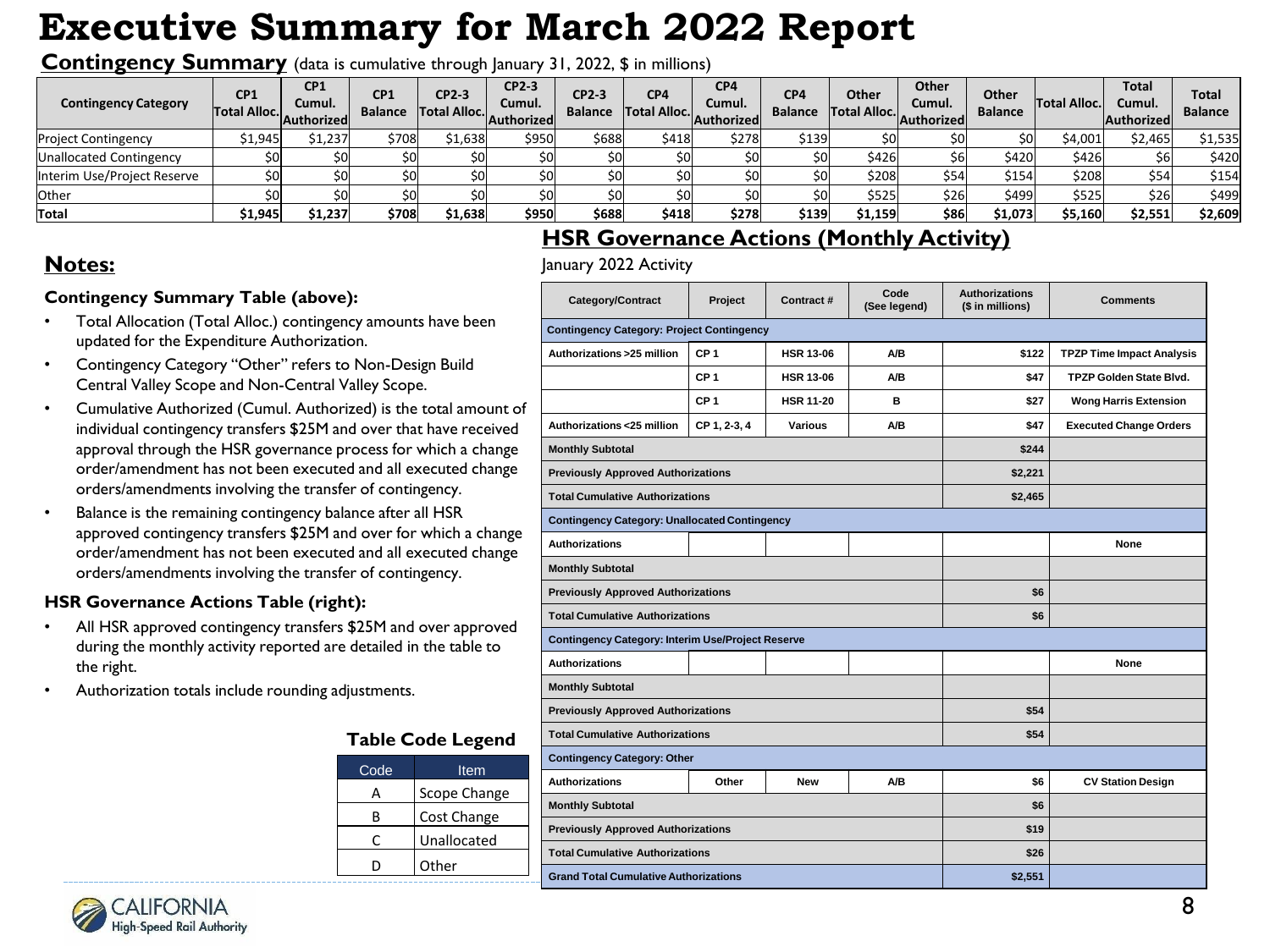# **Preliminary Numbers for April F&A Report**

### **Look Ahead at Next Month's F&A Report with Preliminary Data (through February 28, 2022)**

| <b>Capital Outlay Expenditure Summary Update</b>                       | <b>Current Month</b><br>Jan-22 Data | Preliminary<br>Feb-22 Data |
|------------------------------------------------------------------------|-------------------------------------|----------------------------|
| $($$ in millions)                                                      |                                     |                            |
| Construction Package I - DB                                            | \$84.6                              | \$21.3                     |
| Construction Package 1 - Total for CP                                  | \$94.9                              | \$26.9                     |
| Construction Package 2-3 - DB                                          | \$15.3                              | \$17.7                     |
| Construction Package 2-3 - Total for CP                                | \$48.5                              | \$20.6                     |
| Construction Package 4 - DB                                            | \$8.0                               | \$9.5                      |
| Construction Package 4 - Total for CP                                  | \$10.6                              | \$12.0                     |
| All Construction Packages - DB                                         | \$107.9                             | \$48.5                     |
| All Construction Packages - Total CP                                   | \$154.0                             | \$59.5                     |
| All Capital Expenditures - DB's, other CP work, Proj Dev, and Bookends | \$178.0                             | \$68.7                     |

#### **Administrative Position Summary Update**

|                         | <b>Current Month</b><br>Jan-22 Data | Preliminary<br>Feb-22 Data |
|-------------------------|-------------------------------------|----------------------------|
| Authorized Positions    | 429                                 | 429                        |
| <b>Filled Positions</b> | 293                                 | 293                        |
| <b>Vacant Positions</b> | 137                                 | 137                        |
| Vacancy Rate            | 31.9%                               | 31.9%                      |

#### **State Match to ARRA and State Match Liability Update**

| (\$ in millions)             | <b>Current Month</b><br>Jan-22 Data | Preliminary<br>Feb-22 Data |
|------------------------------|-------------------------------------|----------------------------|
| <b>State Match Approved</b>  | \$2,523.7                           | \$2,523.7                  |
| <b>State Match Submitted</b> | \$0.0                               | \$0.0                      |
| Total                        | \$2,523.7                           | \$2,523.7                  |
| % Approved/Submitted         | 100%                                | 100%                       |

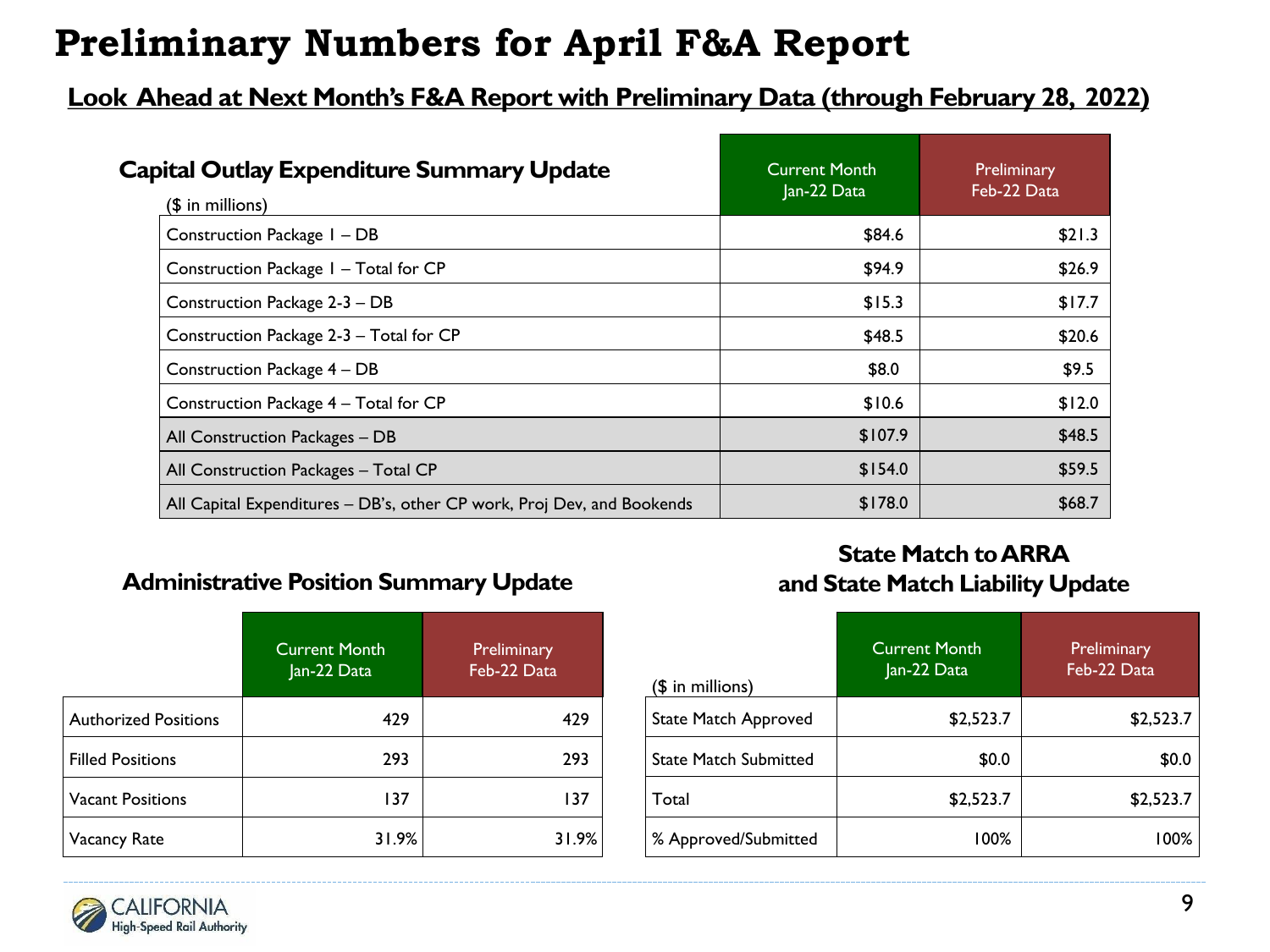| <b>Current Remaining Contingency</b>           |  |                                                         |         |                                                             |    |                          |  |
|------------------------------------------------|--|---------------------------------------------------------|---------|-------------------------------------------------------------|----|--------------------------|--|
| Construction<br>Package                        |  | <b>Contingency Value</b><br><b>Balance</b><br>1-31-2022 |         | <b>Change Orders</b><br>Pending<br><b>Governance Action</b> |    | Remaining<br>Contingency |  |
| $CP1$ \$                                       |  | 708                                                     | $\zeta$ | (126)                                                       | \$ | 582                      |  |
| $CP2-3$                                        |  | 688                                                     | $\zeta$ | (187)                                                       | \$ | 501                      |  |
| $CP4$ \$                                       |  | 139                                                     | $\zeta$ | (8)                                                         | \$ | 131                      |  |
| Total                                          |  | 1,535                                                   | S       | (322)                                                       | Ş  | 1,213                    |  |
| <b>Program Wide Unallocated Contingency \$</b> |  |                                                         |         |                                                             |    | 419                      |  |
| Total Available Contingency 5                  |  |                                                         |         |                                                             |    | 1,632                    |  |

(\$ in Millions)